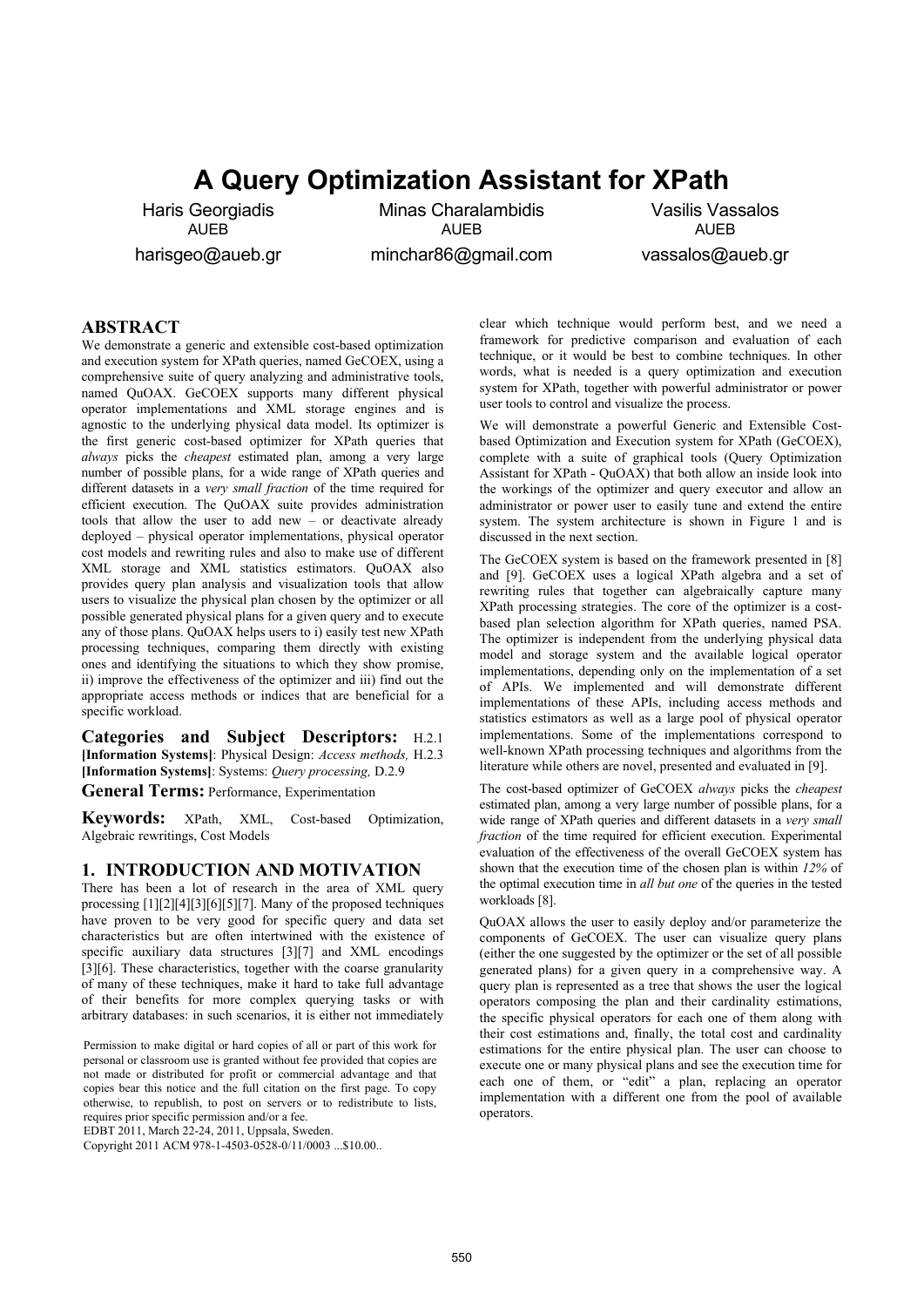The capabilities of the QuOAX suite can help the user test existing or new XML *processing* or *storage/encoding techniques* and strategies, since it is easy to:

- compare the performance of different XPath processing techniques (represented by different physical operator implementations) over different XML storage systems
- evaluate the impact of implementing a different XML access method (possibly based on new auxiliary structures and indices or on more efficient algorithms), as a result of extending the underlying XML storage system or deploying a completely different one.
- estimate the impact of rewriting rules (by altering or extending the pool of available rewriting rules)

The user can also use the QuOAX suite in order to increase the quality and the effectiveness of the GeCOEX *optimizer*. In particular, the user can use a query workload and measure the effectiveness of the optimizer by comparing the execution times of the query plans selected by the optimizer with those of the actual best plans (after executing all plans that can be generated from each query, a functionality provided automatically by QuOAX). This way the user can decide whether modifications on specific components improve the effectiveness of the optimizer and, as a result, the efficiency of the entire system. These components are: XML statistics estimators, cost models of the deployed physical operator implementations and cost models of the primitive access method implementations for a specific XML storage engine (as shown in Figure 1).

Finally, the user can use QuOAX in order to decide whether the creation of a specific index (for example a value or path index) would be beneficial for a given query, without having to actually create the index. The user can define indexes and see whether the optimizer makes a different choice and, if so, what is the estimated cost reduction.

## **2. ARCHITECTURE**

GeCOEX system consists of three basic components: the *Query Parser*, the *Physical Plan Selector or Executor* and the *Physical Plan Executor*, as illustrated in Figure 1*.* Independence from the XML Storage System implementation is achieved via the *XPA API*. An input XPath expression is parsed by the query parser, which generates a logical plan as its algebraic representation in XPAlgebra [8], our navigation-based XPath algebra.

Using this initial logical plan, the Physical Plan Selector generates the best physical plan using an efficient plan selection algorithm called PSA [8], or the Physical Plan Generator generates all possible physical plans (based on a naïve algorithm called GAPH). Both PSA and GAPH make use of the available *Rewriting Rules* for logical transformations, access all needed statistics from the *Database Statistics* interface of the XPA and retrieve the costs of physical operators from their *Descriptors.*

The *Query Execution Subsystem* can support multiple XPath processing and XML storage methods. In order to use a different XML Storage System, one only has to provide the implementation of an XPA driver. This is due to the fact that Physical Operators do not have direct access to the underlying XML Storage System. Instead, they make use of a series of primitive access methods (abrv. *PAMs*), available through the *Primitive Access Methods interface* of the XPA API. The cost model provided by a physical operator *Descriptor* relies on the cost models of any *PAM* calls made by the respective operator.

These are available to the *Descriptor* through the above mentioned XPA API, which stands as an abstraction layer between the XPA Driver used and the rest of the system. Using a new Storage System requires implementing the *PAMs* and defining their cost models in an XPA driver. **XPath query** 



**Figure 1 System Architecture** 

**XPalgebra and Rewriting Rules:** XPAlgebra is our generic sequence-based logical algebra for a large subset of XPath that includes forward and backward axes and non-positional predicates involving conjunctive boolean expressions that don't involve comparisons between paths. XPAlgebra follows XPath 2.0 semantics. XPalgebra operators return either a sequence of nodes (*sequence operators*) or a boolean value (*boolean operators*). We can think of sequence operators as capturing navigation steps of the main navigation of an XPath expression. Boolean operators capture predicate clauses. An XPAlgebra expression can be represented graphically as a tree read bottomup. Sequence operators are linked with simple lines, lines crossed by arrows show attached boolean operators to *filter* or to other boolean operators. There is a straightforward algorithm for translating an XPath expression to its algebraic correspondence in XPalgebra which can be considered as a logical query plan. More information about XPalgebra can be found in [8].

Figure 2 (a) illustrates the graphical representation of the XPAlgebra expression that corresponds to the XPath query  $\frac{f}{s}$ '/s/r/\*/it[mb/m/to]//k' which is read bottom-up. The forward path (*fp*) operator  $fp_{\sqrt{x}/r}$ <sub>*it*</sub> takes as input the root singleton and returns all 'it' elements under '/s/r/ $*/it$ '. The filter operator *f* corresponds to the predicate of the XPath query. It keeps only those 'it' elements for which there is at least one 'to' descendant under relative path '/mb/m/to' (thus, the boolean forward path operator *Ъfp/mb/m/to* must return *true*), whose text node equals 'x' (thus, the boolean value filter operator *Ъvf*<sub>text()='x' also must return *true*).</sub>

To algebraically capture the large variety of plans, GeCOEX adopts a rewriting-based approach. We have defined a comprehensive set of rewritings that can produce, for each XPath query, a large set of logical plans capturing virtually all the important processing strategies for XPath at the logical level [8]. The plan illustrated in Figure 2 (b) derives from the one in Figure 2(a) by sequentially applying a series of rewriting rules. According to that plan (b), we can first evaluate all 'k' elements under '/s/r/\*/it//k' (forward path operator  $f_{p_{s/r}/*(i t/k)}$ ) and then filter them (filter operator *f*) keeping only those that have at least an 'it'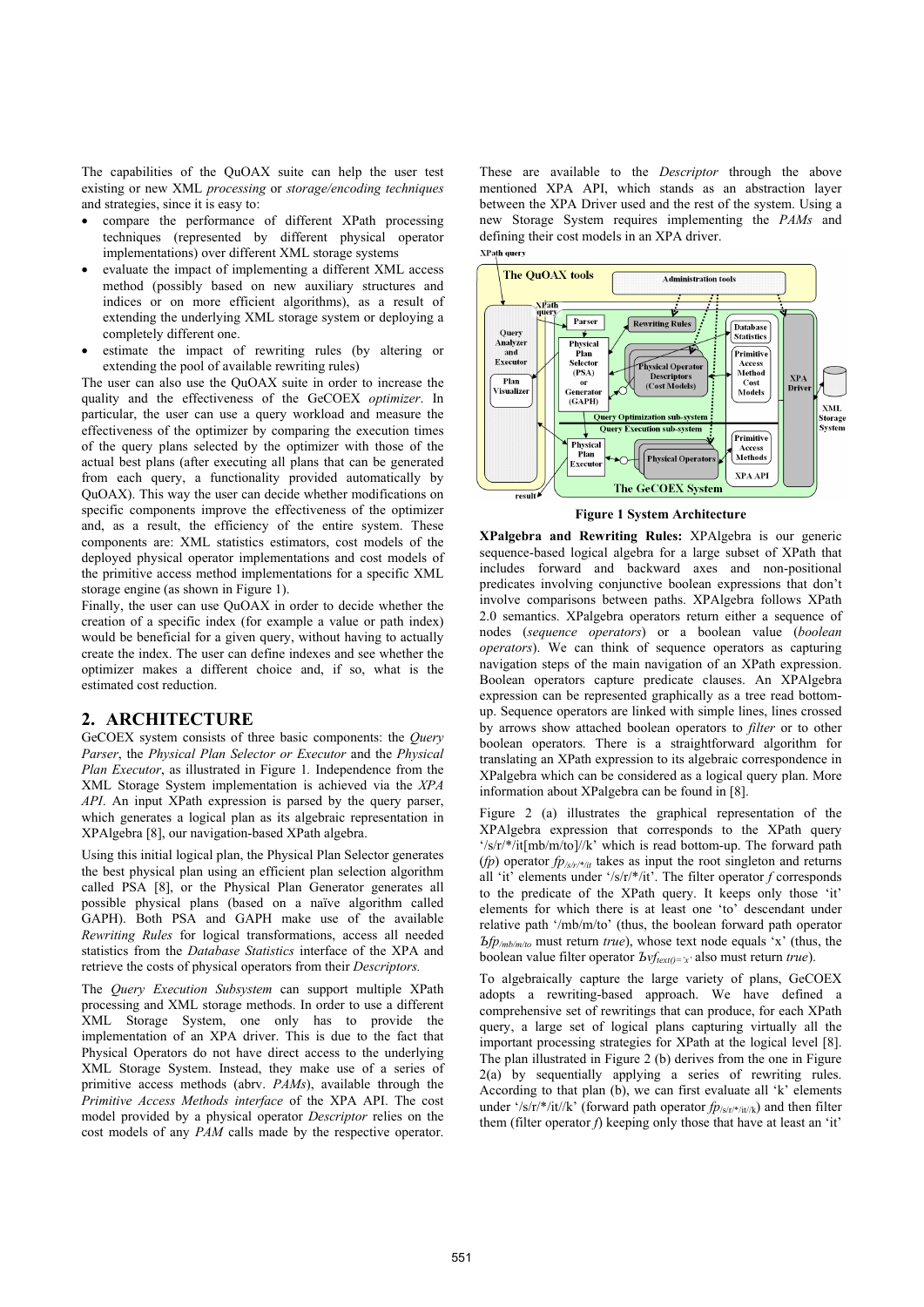ancestor (boolean ancestor operator *Ъа<sub>it</sub>*) which, in turn, has at least one 'to' descendant under relative path '/mb/m/to' (boolean forward parth *Ъfp/mb/m/to*) with a text node equaling 'x' (boolean value filter operator  $\frac{\partial v f_{text(l)}(x,y)}{\partial x}$ .



**Figure 2. Logical Plans** 

**Physical Operators:** The GeCOEX system can capture a large variety of existing XPath query processing techniques. A total of 42 physical operators have been implemented, divided roughly into four 'families', each based on a proposed XPath processing technique: Sort-Merge-based [8] (inspired by the Sort-Merge join algorithm), Staircase Join [1], Lookups [8] (inspired by PPFbased XPath processing [3]), and PathStack [2]. The performance advantages of the Lookups and Sort-Merge-based families of operators compared to existing techniques have been experimentally evaluated in [9]. We will demonstrate use of all physical operators in query plans and their efficiency differences.

**XPA drivers/XML Storage Systems:** The GeCOEX system can work with any storage engine that implements the *XPA API*. We have developed five different versions of such a native XML storage system*.* In all versions, XML elements are stored in B-Tree structures. B-Trees indexes can be built on specific text or attribute nodes (*value-indices*). The implementation of *DBStatistics* uses the (stored) cardinalities of root-to-node paths (*RTN-path*) and statistics regarding attribute and text node values. The implemented storage systems differ in the labelling scheme used, in the inclusion or not of a root-to-node path index and in whether they keep a separate B-Tree per tag name [8].

**The Query Oprimization Assistant (QuOAX):** Figure 1 shows the two basic components of QuOAX, the *Administration tools* and the *Query Analyzer and Executor*. The user interacts with the former in order to configure GeCOEX by deploying an XPA driver corresponding to a specific XML storage system, by deploying or deactivating Physical Operators (and their Descriptors) or by altering the set of available rewriting rules. The user interacts with the Query Analyzer and Executor in order to feed the system with one or more XPath queries and see, either the best physical plans (as selected by the *Physical Plan Selector*) or all possible physical plans (as generated by the *Physical Plan Generator*), thanks to the *Plan Visualizer*. The user can chose one or more of these plans for execution. Together with the result, information such as execution times and cardinalities as well as cost and cardinality estimations is returned.

The XML storage systems along with their corresponding XPA drivers, the entire GeCOEX system and all the physical operators, are already implemented (in Java). Berkeley DB Java Edition has been used as B-Tree implementations in the XML storage systems. The QuOAX is implemented as a Java Swing application.

#### **3. DEMONSTRATION SCENARIO**

We will demonstrate the GeCOEX system and QuOAX tools with a variety of real and synthetic large XML documents (hundreds of MB to a few GB), using some of the five XML storage systems, and queries relevant to each document.

At first, we will use the QuOAX Administrative tools to configure the GeCOEX System. We will deploy GeCOEX in real time on top of a particular storage system by registering the appropriate XPA driver. Using a user-friendly window-based wizard we will continue with deploying all the 42 available physical operators.

Next, we will use the QuOAX query analyzer and executor tool and analyze and run an XPath query from our workload. We select first to use the Physical Plan Selector (PSA algorithm) to find the (estimated as) cheapest physical plan (Figure 3). Demo users will be able to see details about the chosen plan. The graphical representation of the plan is top-down starting from root, as shown in Figure 2. Blue pentagons are used for sequence operators (performing basic XPath navigation) and yellow arrows for boolean operators (corresponding to predicate clauses). A user will be able to execute a plan tree and be informed about the elapsed time, the number of result nodes as well as cost and cardinality estimations. The QuOAX query analyzer allows for easy comparison of different physical operators that implement the same logical operator. In the demonstration, we will select two different physical operators for a specific operator of a plan and we will re-execute the query plan. The plan will be executed twice, one for each of the selected physical operators, so we will be able to compare the performance of the specific operators by comparing the elapsed times.

In the demonstration we will also use the QuOAX administration tools to declare a specific value index (without actually building it). Giving the same query to the query analyzer, we will see whether a new physical plan is selected. If so, we will build the index and execute the selected plan to see the actual performance gain.



**Figure 3. The estimated as cheapest physical plan** 

Going back to the beginning of query execution, we will follow the option of selecting the Physical Plan Generator in order to see all physical plans, generated by the GAPH algorithm: plans will appear grouped by the logical plan they belong to. As illustrated in Figure 5, for each distinct logical plan, a separate top-level tab is created containing all corresponding physical plans in separate sub-tabs. For each physical plan, the total cost and cardinality estimations are shown in the right-text area. From this point during the demonstration we will choose to execute a specific physical plan or all physical plans. In the latter case, a spreadsheet will be printed (and also appear in a separate window) with the following columns: *Plan id*, *Estimated Cost*, *Execution time1*, *Execution time2*, *Estimated Cardinality*, and *Count*. The *Plan id*  is the unique name of its plan. For example plan  $26.38$  is the  $38<sup>th</sup>$ physical plan that derives from the 26<sup>th</sup> logical plan. The